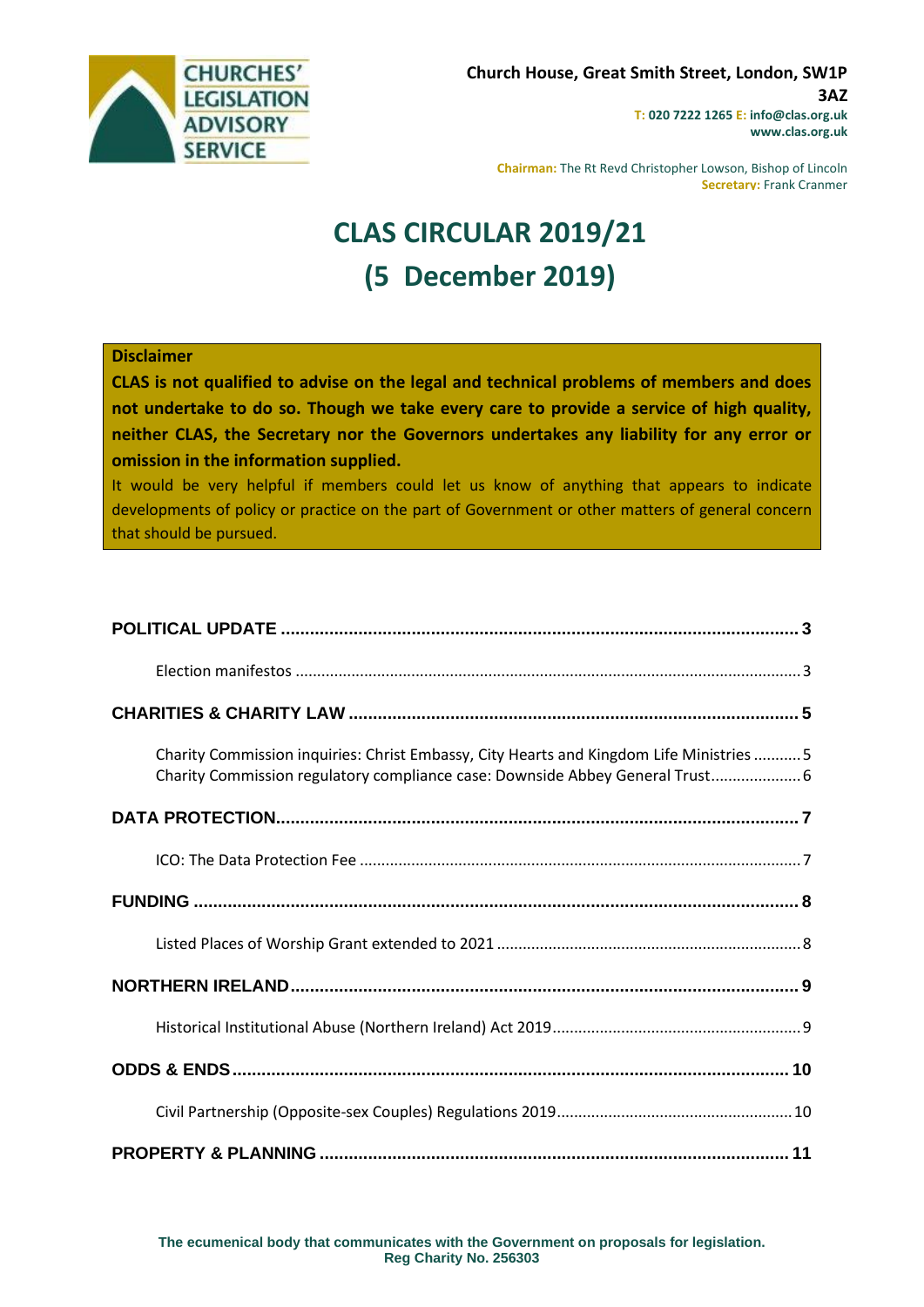| <b>Churches' Legislation Advisory Service</b>                             | Circular 2019/21 |
|---------------------------------------------------------------------------|------------------|
| Community Businesses within places of worship: request for information 11 |                  |
|                                                                           |                  |
|                                                                           |                  |
|                                                                           |                  |
|                                                                           |                  |
|                                                                           |                  |
|                                                                           |                  |
|                                                                           |                  |
|                                                                           |                  |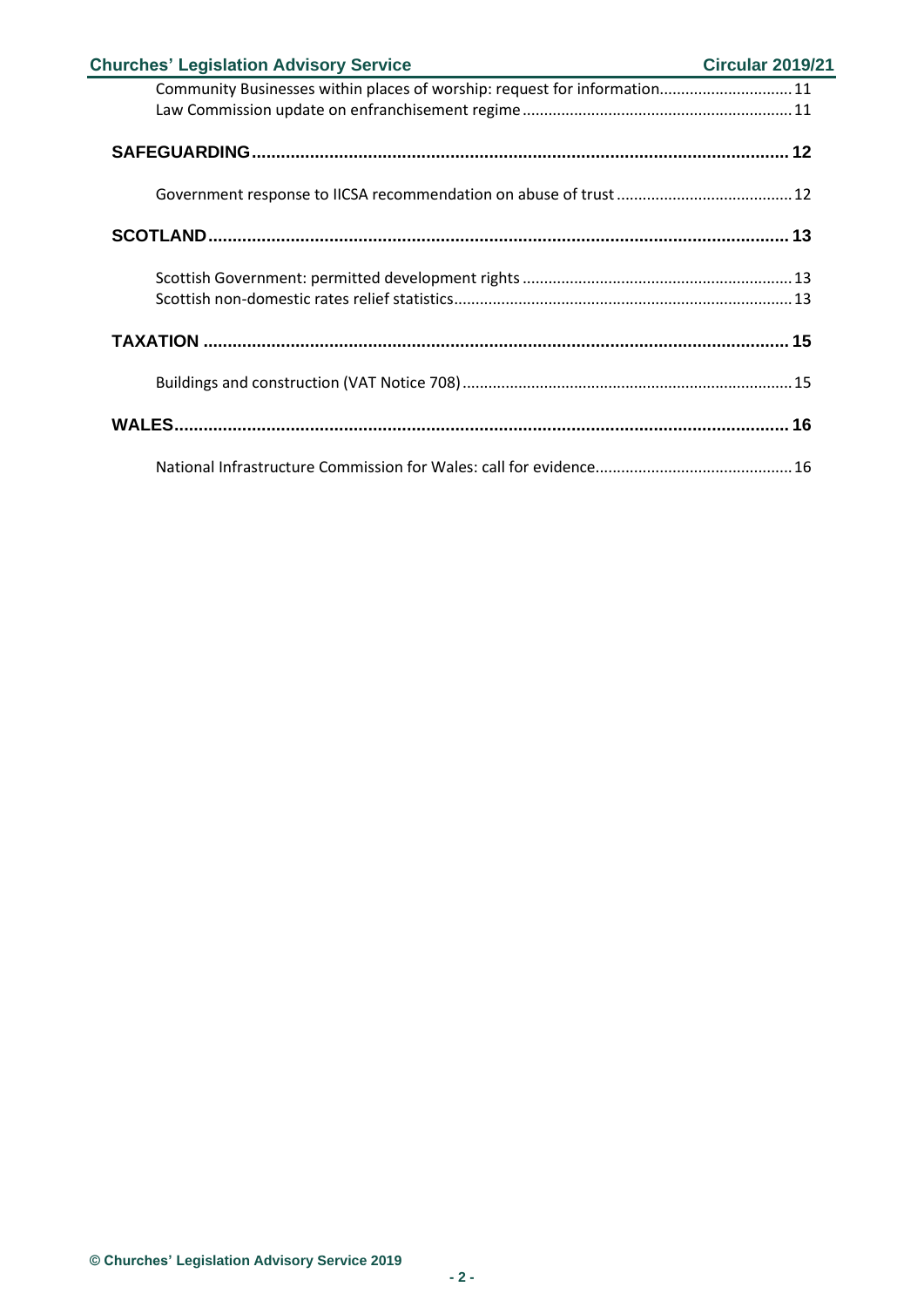# <span id="page-2-0"></span>**POLITICAL UPDATE**

### <span id="page-2-1"></span>**Election manifestos**

**For information** 

The main political parties have all unveiled their manifestos for the 2019 election. For the sake of brevity, the following is a summary of 'faith and society' policies that may be of interest to CLAS members.

#### [Liberal Democrats:](https://www.libdems.org.uk/plan)

- introduce a compulsory levy on gambling companies to fund research, education and gambling treatment .
- ban the use of credit cards for gambling.
- restrict gambling advertising.
- establish a Gambling Ombudsman.
- introduce a right to no-fault divorce.
- extend limited legal rights to cohabiting couples.
- complete the introduction of equal marriage, by:
	- o removing the spousal veto
	- o allowing those marriages that were dissolved solely due to the Gender Recognition process to be retrospectively restored
	- o enabling the Church of England and Church in Wales to conduct same-sex marriages [?have they studied the legislation?]
- introduce legal recognition of humanist marriages.
- provide funding for protective security measures to places of worship, schools and community centres that are vulnerable to hate crime and terror attacks.
- complete reform of the Gender Recognition Act to remove the requirement for medical reports, scrap the fee and recognise non-binary gender identities.
- introduce an 'X' gender option on passports and extend equality law to cover gender identity and expression.
- replace Tier 2 work visas with a more flexible merit-based system.

#### [Labour:](https://labour.org.uk/manifesto/)

- review the Prevent programme.
- introduce a no-fault divorce procedure.
- decriminalise abortions.
- strengthen protection for religious communities and amend the law to include attacks on places of worship as a specific aggravated offence.
- review current levels of funding for and access to the Places of Worship Protective Security Funding Scheme.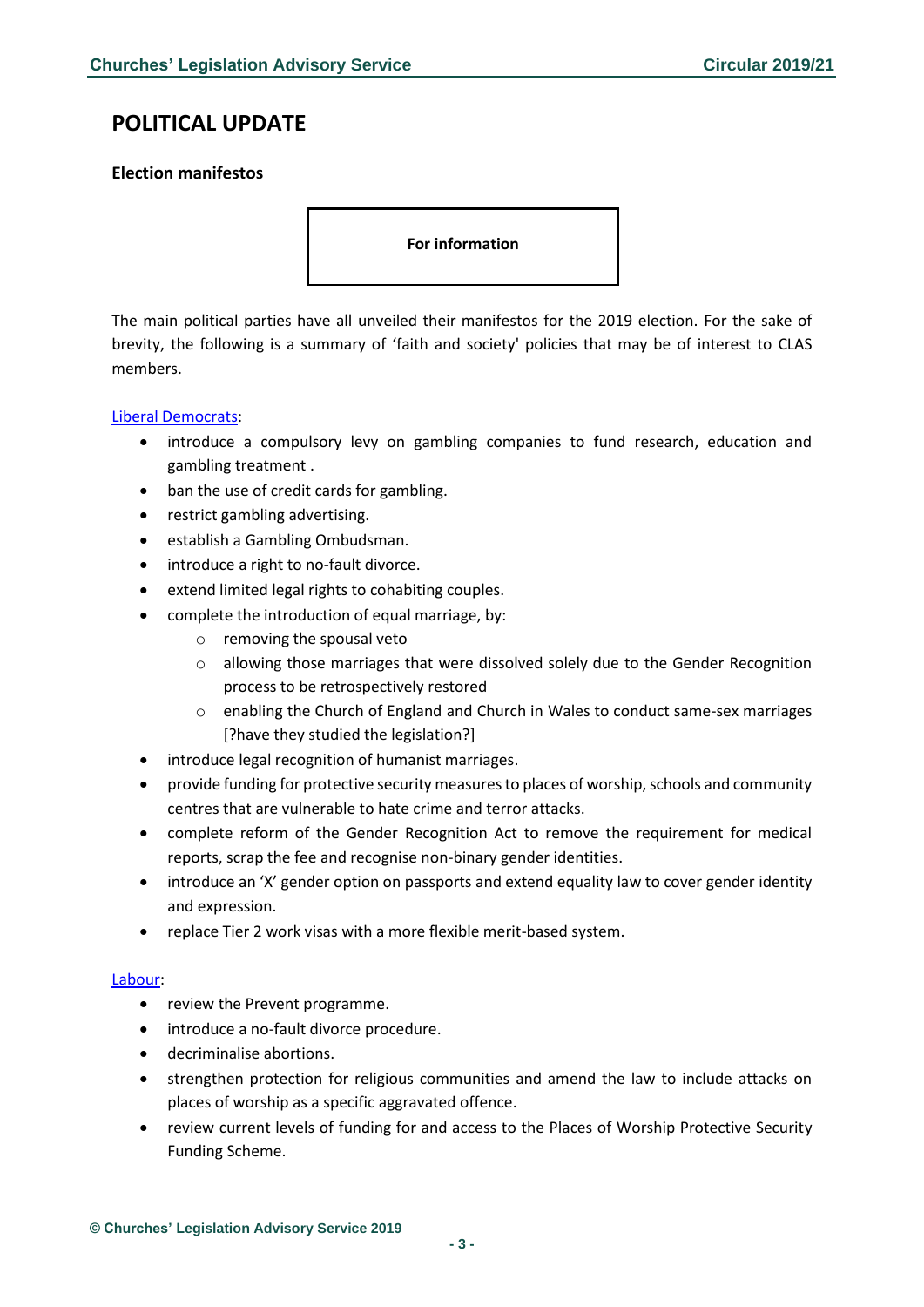• maintain funding in real terms for the Community Security Trust and consult on giving it statutory protection.

#### [Conservatives:](https://vote.conservatives.com/our-plan)

- expand funding for protecting places of worship.
- introduce an Australian-style points-based immigration system that will prioritise people who have 'a good grasp' of English, 'have been law-abiding citizens in their own countries' and have good education and qualifications. Most people will need to have a job offer. The system will mean that:
	- o people coming into the country from the EU will only be able to access unemployment, housing, and child benefit after five years;
	- o people will not be able to claim child benefit for children living overseas; and
	- o new arrivals must contribute to the funding of the NHS before using it and increasing the health surcharge so that it covers the cost of use.

[Source: Liberal Democrats, 20 November; Labour Party, 21 November; and Conservative Party, 24 November]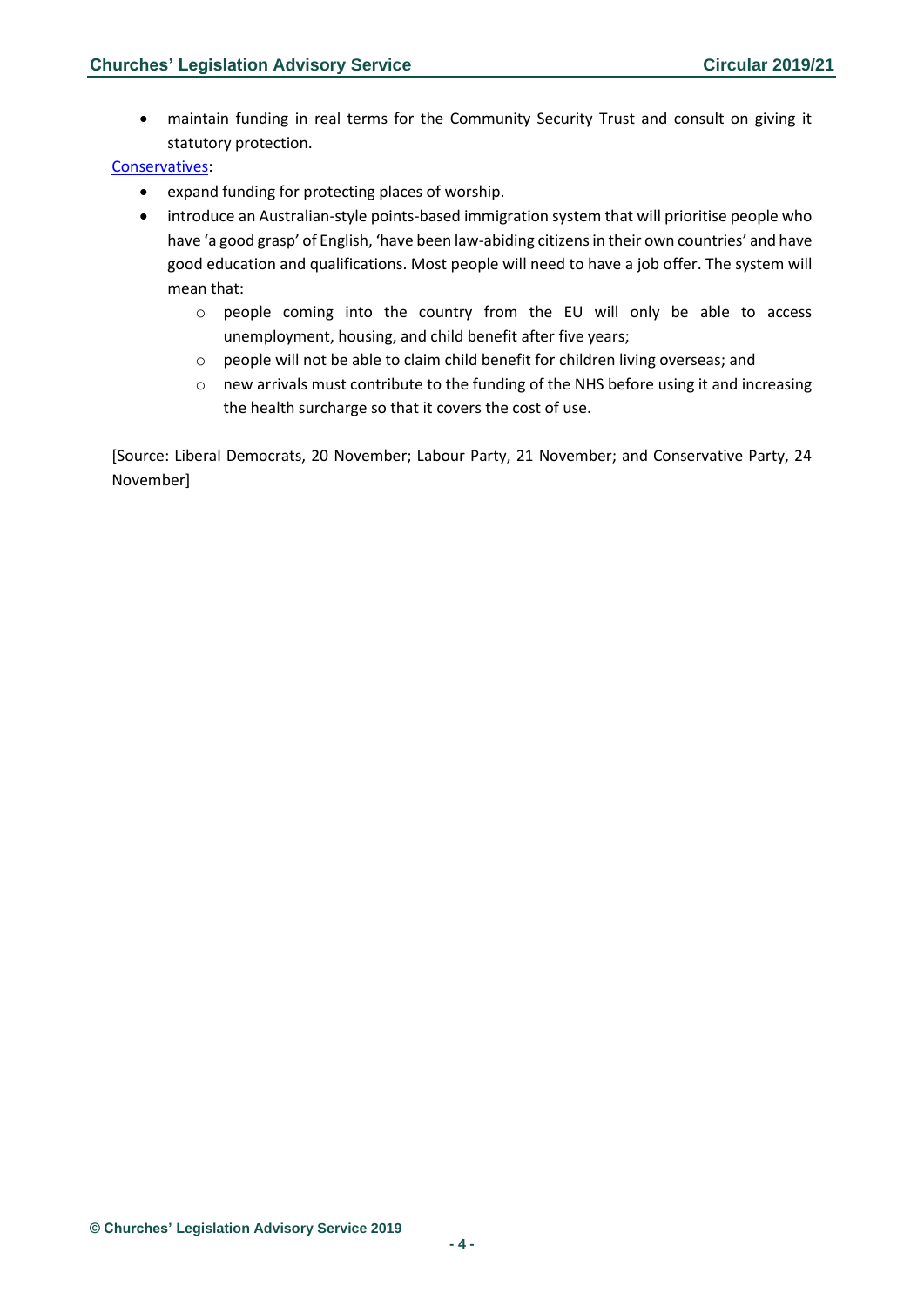# <span id="page-4-0"></span>**CHARITIES & CHARITY LAW**

#### <span id="page-4-1"></span>**Charity Commission inquiries: Christ Embassy, City Hearts and Kingdom Life Ministries**

**For information** 

The Charity Commission has published its decisions in three recent inquiries into irregularities in small independent Churches:

- In the case of [Christ Embassy,](https://www.gov.uk/government/news/new-board-addresses-governance-failings-at-christ-embassy-following-regulators-inquiry) which operates over 90 churches throughout the country, provides religious services to over 5,000 people and has a substantial international following, investigators found that a number of irregular grants and payments had been made, including over £1.2m to a broadcasting company, Loveworld Television Ministry, that was wholly owned by a trustee of the charity, together with free use of a £1.8m property. Financial management at the charity was also found to be poor. The inquiry concluded that there had been serious misconduct and/or mismanagement and took action to remove two of the trustees of the charity, however the individuals resigned before the sanction was applied. The Commission froze bank accounts and appointed an interim manager. A new board has made significant progress to address the governance issues and improve oversight and control of the charity.
- In the case o[f City Hearts](https://www.gov.uk/government/publications/city-hearts-regulatory-compliance-case-conclusions/city-hearts-regulatory-compliance-case-conclusions) also linked with Hope City Church the Commission found evidence of misconduct and/or mismanagement in relation to safeguarding incidents: senior figures at the charity had been unaware of incidents and did not have sufficient information about the charity's activities to manage them effectively. Furthermore, conflicts of interest and/or loyalty were not properly managed: for example, all the trustees were also members of Hope City Church and the charity was not able to demonstrate how it managed conflicts of interest and/or loyalty and how it made decisions only in the best interests of City Hearts.
- [Kingdom Life Ministries](https://www.gov.uk/government/news/kingdom-life-ministries-inquiry-charity-trustees-disqualified-after-unauthorised-payments-of-over-450k-and-cash-withdrawals-of-over-700k?utm_source=a5040580-342e-4d75-a944-faa3f404ddbc&utm_medium=email&utm_campaign=govuk-notifications&utm_content=daily) was given an official warning and its three former trustees disqualified over unauthorised payments. The Commission found that all trustees had received unauthorised payments between June 2013 and November 2018 totalling £456,853 and that over £700,000 in cash had been withdrawn from the charity's account over three years, which did not match the former trustees' estimated expenses.

[Source: Charity Commission, 14, 22, 29 November]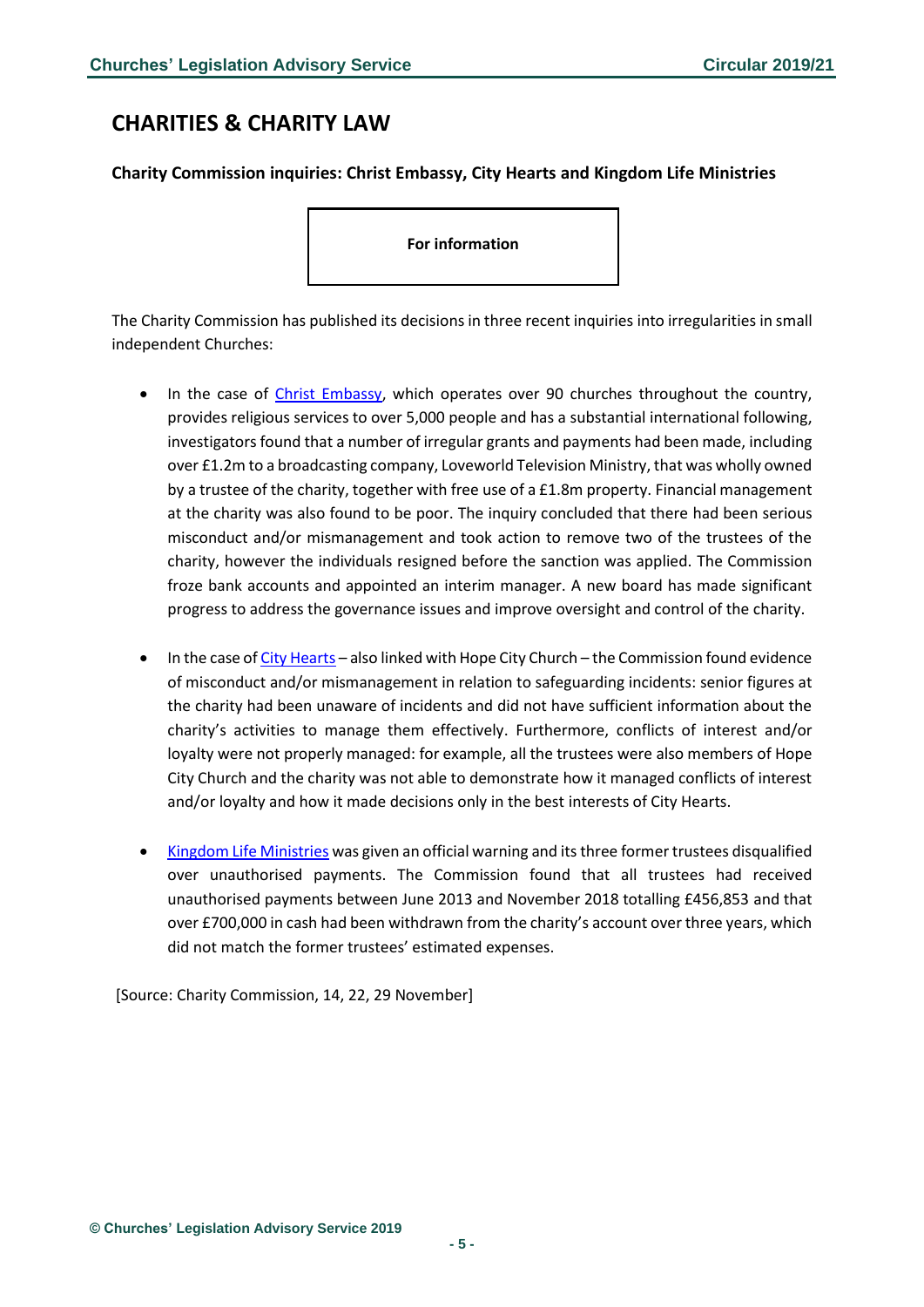#### <span id="page-5-0"></span>**Charity Commission regulatory compliance case: Downside Abbey General Trust**

**For information** 

The Charity Commission ha[s approved](https://www.gov.uk/government/publications/downside-regulatory-compliance-case-conclusions/downside-regulatory-compliance-case-conclusions) the creation of a new charity to run Downside School separately from the Abbey, which will continue as [Downside Abbey General Trust.](https://beta.charitycommission.gov.uk/charity-details/?regid=1158507&subid=0)

The Commission decision states:

'In light of a [report](https://www.iicsa.org.uk/news/inquiry-publishes-report-ampleforth-and-downside) by the Independent Inquiry into Child Sexual Abuse (IICSA) into appalling historic abuse at the charity, which ran a school and abbey, the Commission has overseen its separation into two separate charities, the Downside Abbey General Trust and [Downside](https://beta.charitycommission.gov.uk/charity-details/?regid=1184700&subid=0) School… [The report] concluded that there was a culture of acceptance of abusive behaviour and the prioritisation of monks and their reputations over the protection of children.'

It also states that the creation of two separate charities is part of a number of measures that Downside has made in the interests of strengthening its safeguarding measures. It expects the trustees of both charities to 'make safeguarding an absolute and unwavering governance commitment and ensure the lessons from their past are never forgotten.'

[Source: Charity Commission, 28 November]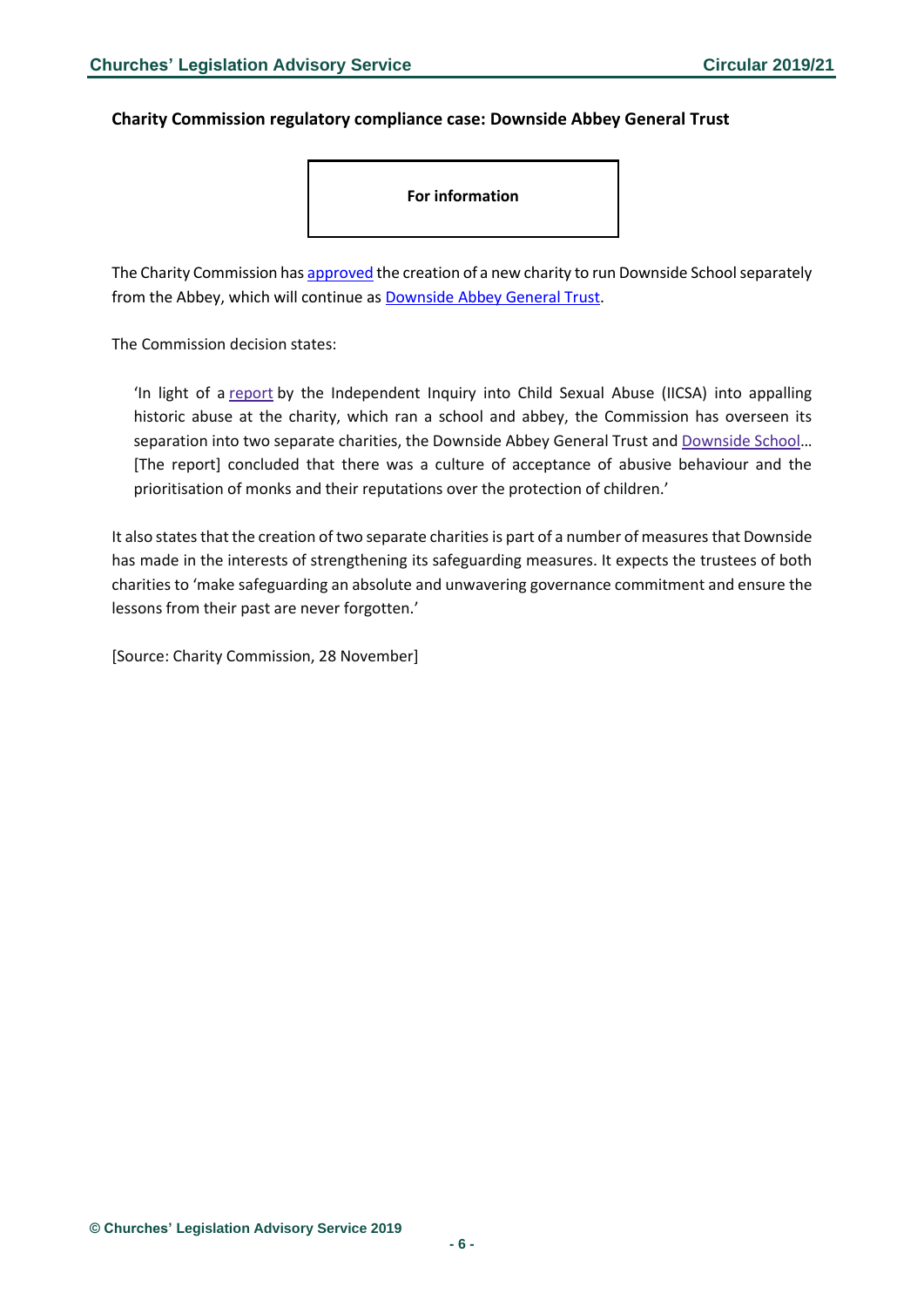# <span id="page-6-0"></span>**DATA PROTECTION**

### <span id="page-6-1"></span>**ICO: The Data Protection Fee**

**For information** 

The Information Commissioner's Office (ICO) has [published](https://ico.org.uk/about-the-ico/news-and-events/news-and-blogs/2019/12/the-data-protection-fee-does-your-company-need-to-pay/) a blog post explaining the data protection fee, what the ICO is doing, and which organisations must pay.

Under the Data Protection Act 2018 organisations processing personal information are required to pay a data protection fee unless they are exempt. The cost of the data protection fee depends on a company's size and turnover. There are three tiers of fee ranging from £40 to £2,900, but for most organisations it will be £40 or £60.

The ICO has a self-assessment checker [here.](https://ico.org.uk/for-organisations/data-protection-fee/self-assessment/y) The critical question for Churches and charities more generally is, 'Are you a not-for-profit organisation that qualifies for an exemption?' It continues:

Answer 'Yes' if your organisation was established for not-for-profit making purposes and does not make a profit. Also answer 'yes' if your organisation makes a profit for its own purposes, as long as the profit is not used to enrich others. You must:

- only process information necessary to establish or maintain membership or support
- only process information necessary to provide or administer activities for people who are members of the organisation or have regular contact with it;
- you only hold information about individuals whose data you need to process for this exempt purpose
- the personal data you process is restricted to personal information that is necessary for this exempt purpose.

If the answer to the question is 'yes', there is no fee payable.

[Source: ICO, 3 December]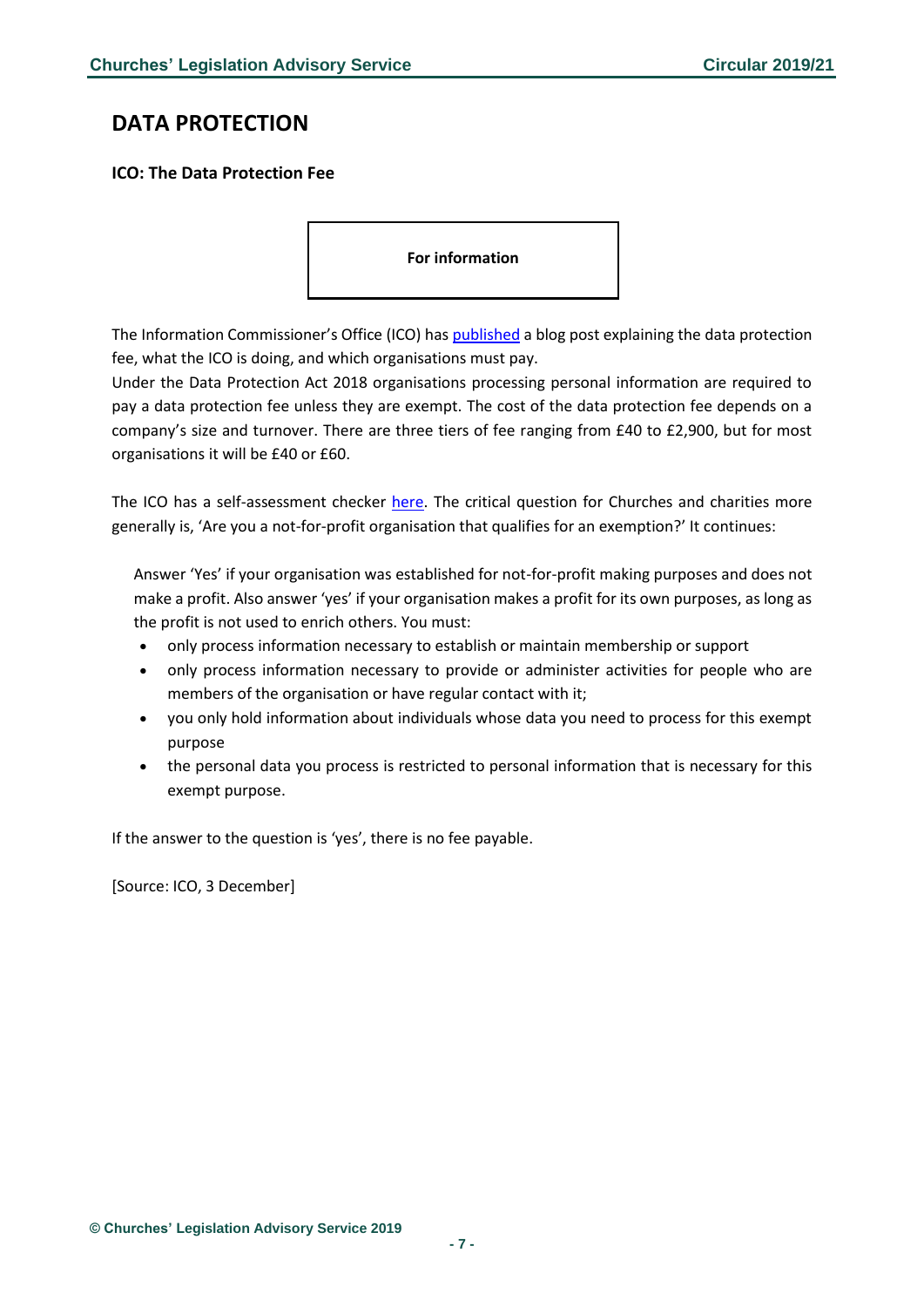# <span id="page-7-0"></span>**FUNDING**

### <span id="page-7-1"></span>**Listed Places of Worship Grant extended to 2021**

**For information** 

It has been confirmed that the Government has extended funding for the Listed Places of Worship Grant Scheme (LPWGS) scheme until **31 March 2021**. In its [FAQs,](http://www.lpwscheme.org.uk/frequently_asked_questions.html) LPWGS states that: '… The Government has confirmed the funding available for the scheme until 31st March 2021.'

Under the LPWGS, listed buildings that are used as places of worship and that meet certain conditions qualify for a matching grant to refund VAT spent on approved repairs and maintenance.

[Source: LPWGS, 4 November]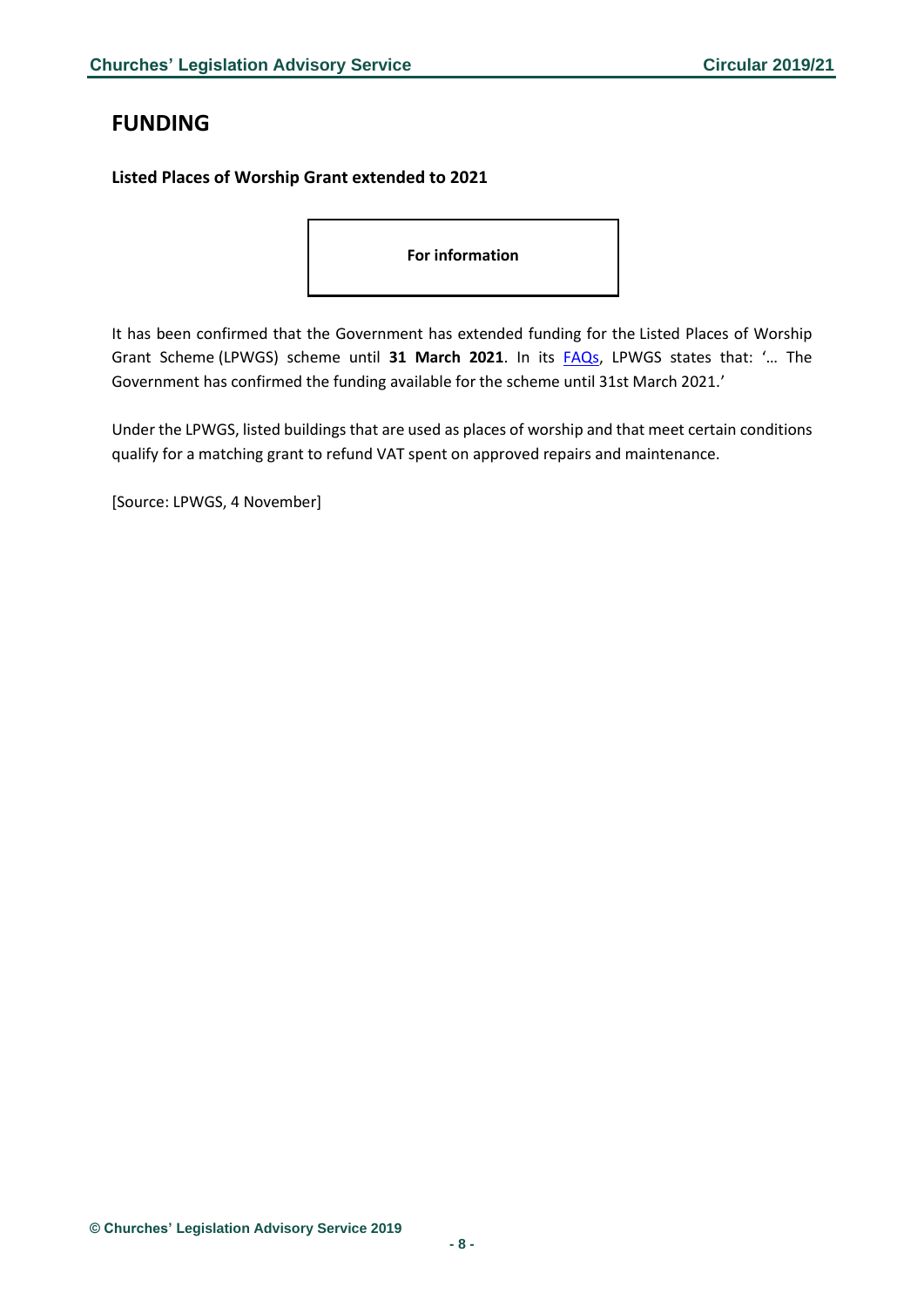# <span id="page-8-0"></span>**NORTHERN IRELAND**

### <span id="page-8-1"></span>**Historical Institutional Abuse (Northern Ireland) Act 2019**

**For information** 

The [Historical Institutional Abuse \(Northern Ireland\) Act 2019](https://services.parliament.uk/Bills/2019-19/historicalinstitutionalabusenorthernireland.html) gained Royal Assent on 5 November 2019. The Second Reading debate can be viewe[d here.](https://hansard.parliament.uk/commons/2019-11-05/debates/CCC5DFA0-67BC-4FD2-B869-3222DCEECCAF/HistoricalInstitutionalAbuse(NorthernIreland)Bill(Lords))

The Act establishes the Historical Institutional Abuse Redress Board and confers an entitlement to compensation in connection with children who were resident in certain institutions in Northern Ireland. It also establishes the Commissioner for Survivors of Institutional Childhood Abuse.

[Source: Parliament 3 November and Parliament, 5 November]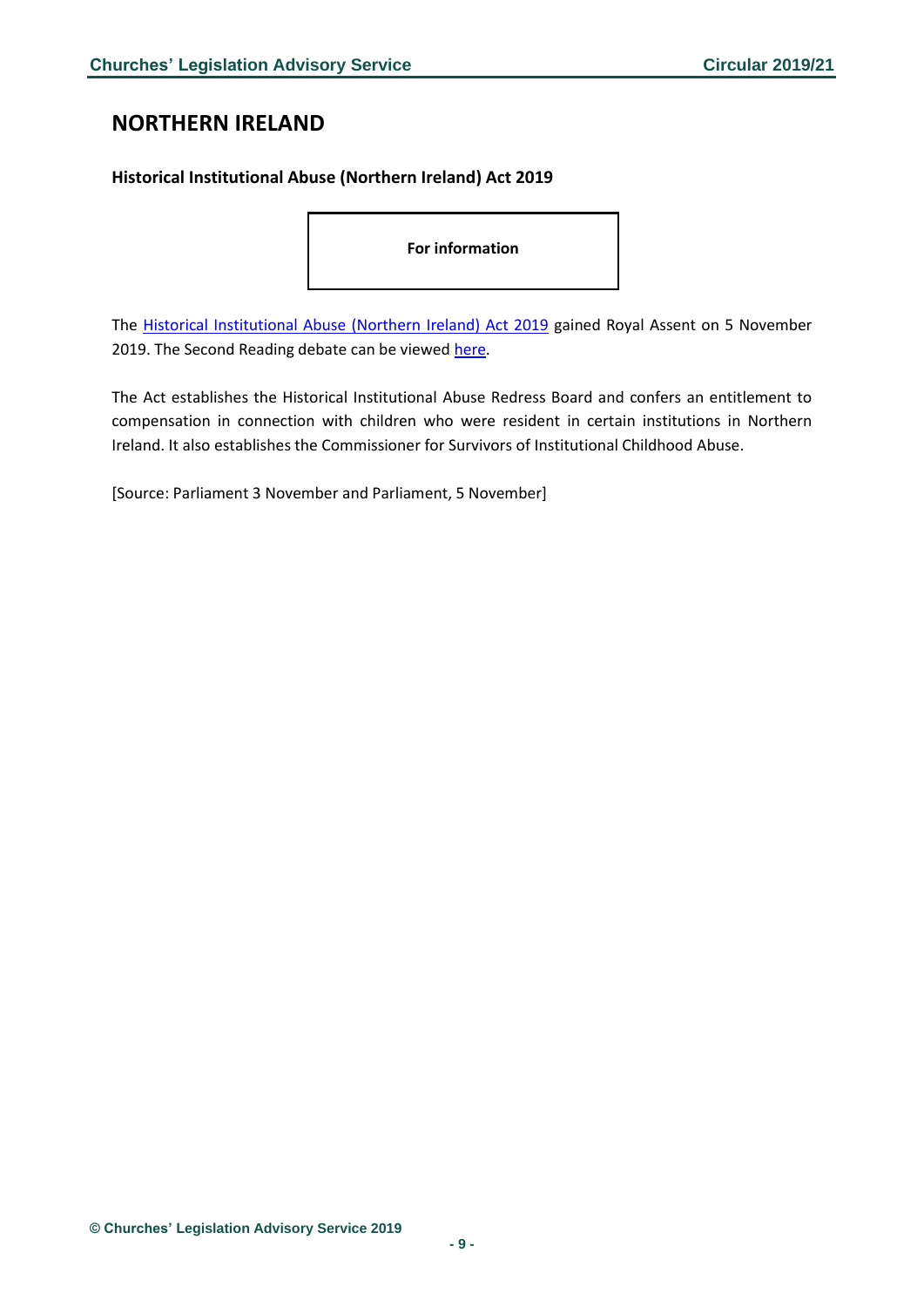### <span id="page-9-0"></span>**ODDS & ENDS**

### <span id="page-9-1"></span>**Civil Partnership (Opposite-sex Couples) Regulations 2019**

**For information** 

The House of Lords [debated](https://hansard.parliament.uk/Lords/2019-11-05/debates/3184F27B-407A-47E3-A4B8-F865CE5FF82A/CivilPartnership(Opposite-SexCouples)Regulations2019) the [Civil Partnership \(Opposite-sex Couples\) Regulations 2019](http://www.legislation.gov.uk/uksi/2019/1458/contents/made) on 5 November. The motion – that the draft Regulations laid before the House on 22 October be approved – was agreed to. Additionally, the House of Commons Library published a [briefing](https://researchbriefings.parliament.uk/ResearchBriefing/Summary/CBP-8609) titled '*Civil partnership for opposite sex couples*'.

On Monday 2 December it became possible for opposite-sex couples in England and Wales to choose to enter into a civil partnership. Those who entered into civil partnerships in jurisdictions that already provide for them – such as the Isle of Man, the Netherlands, South Africa and New Zealand – had their unions recognised automatically as from that date; however, the first opposite-sex civil partnership ceremonies in England and Wales will not take place until 31 December, because 29 days' notice is required and in certain cases, this may be extended to 71 days, depending on immigration status.

[Source: House of Lords, and House of Commons Library, 5 November; *Law & Religion UK*, 2 December]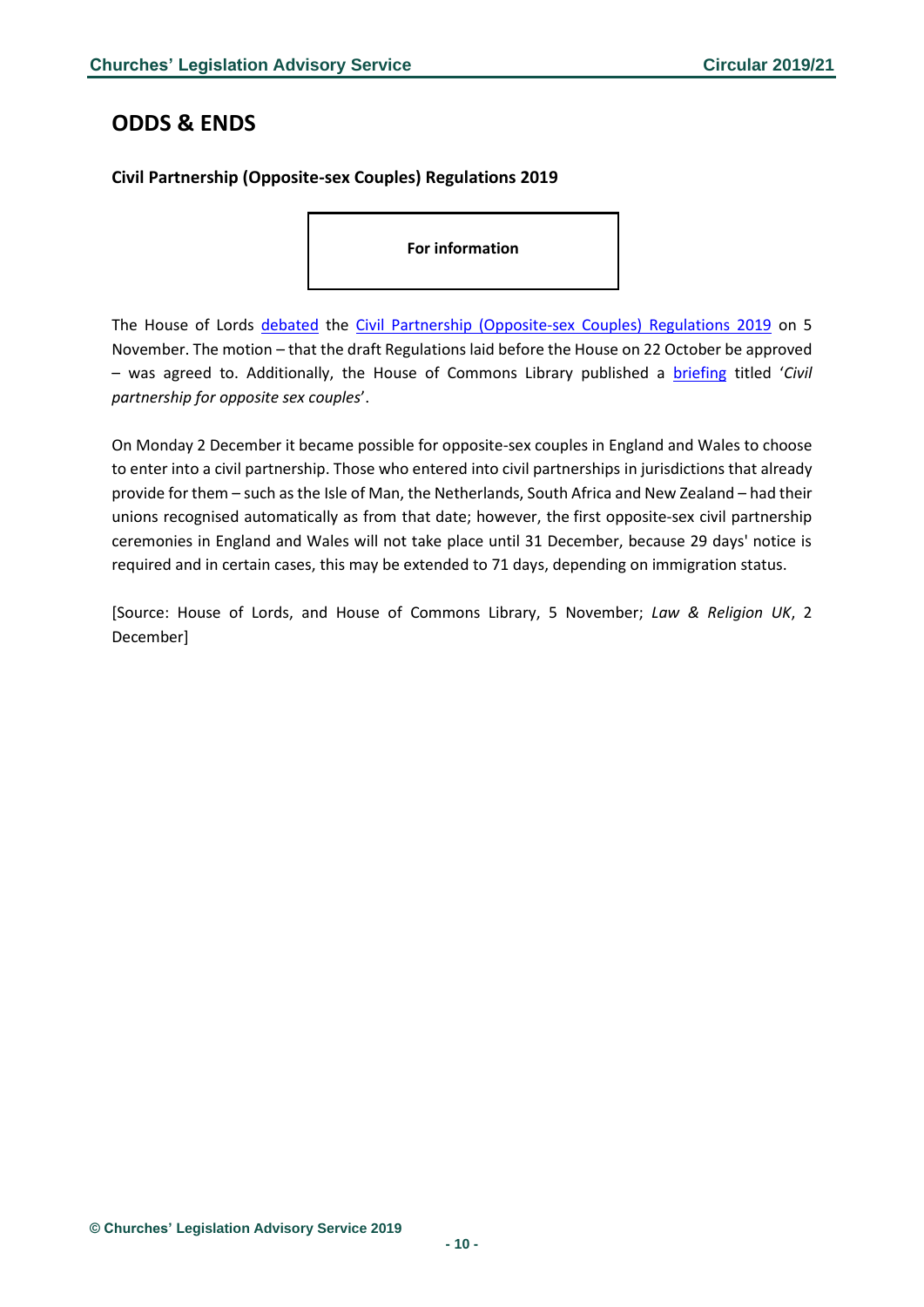# <span id="page-10-0"></span>**PROPERTY & PLANNING**

### <span id="page-10-1"></span>**Community Businesses within places of worship: request for information**



The Historic Religious Buildings Alliance is working with The Plunkett Foundation and a number of other organisations to look at how places of worship can accommodate community businesses that sustain and improve services for local residents – as well opening the doors of much valued buildings in the process. There are some good examples of such enterprises trading in places of worship already, including shops, cafes and accommodation.

The HRBA's ambition is to see more communities and places of worship taking up this opportunity and will keep you updated with this project as it progresses and it would be grateful for details of any examples you know of where an existing community business is located within a place of worship or where a community business is directly supported by a place of worship, even if it operates from another premises.

For this purpose, the HRBA is defining 'a community business' as a community enterprise that is owned and run democratically by members of the community, on behalf of the community. You can read more here: [https://plunkett.co.uk/inspire/.](https://hrballiance.us5.list-manage.com/track/click?u=9215d2d845d06a9c2417f5c88&id=2b6d3e64c6&e=2a518bf60b) The Plunkett Foundation has recently published a report on community shops and pubs 'A Better form of Business': [https://plunkett.co.uk/community-pubs](https://hrballiance.us5.list-manage.com/track/click?u=9215d2d845d06a9c2417f5c88&id=27911d597a&e=2a518bf60b)[and-shops-booming-against-backdrop-of-closures/.](https://hrballiance.us5.list-manage.com/track/click?u=9215d2d845d06a9c2417f5c88&id=27911d597a&e=2a518bf60b)

*Please send responses to* **[HRB@theheritagealliance.org.uk](mailto:HRB@theheritagealliance.org.uk)***, not to us***.**

[Source: HRBA, 1 December]

#### <span id="page-10-2"></span>**Law Commission update on enfranchisement regime**

**For information**

The Law Commission has *updated* its website with information regarding its enfranchisement regime review. The Commission's website states: 'As a result of restrictions on the Commission's activities during the pre-election period we are unable to publish our report on valuation in enfranchisement in November 2019. **We will provide updates on the timeline for publication after the election**. We aim to publish our final recommendations for reforming all other aspects of the enfranchisement regime in February 2020 [emphasis added].'

[Source: Law Commission, 19 November]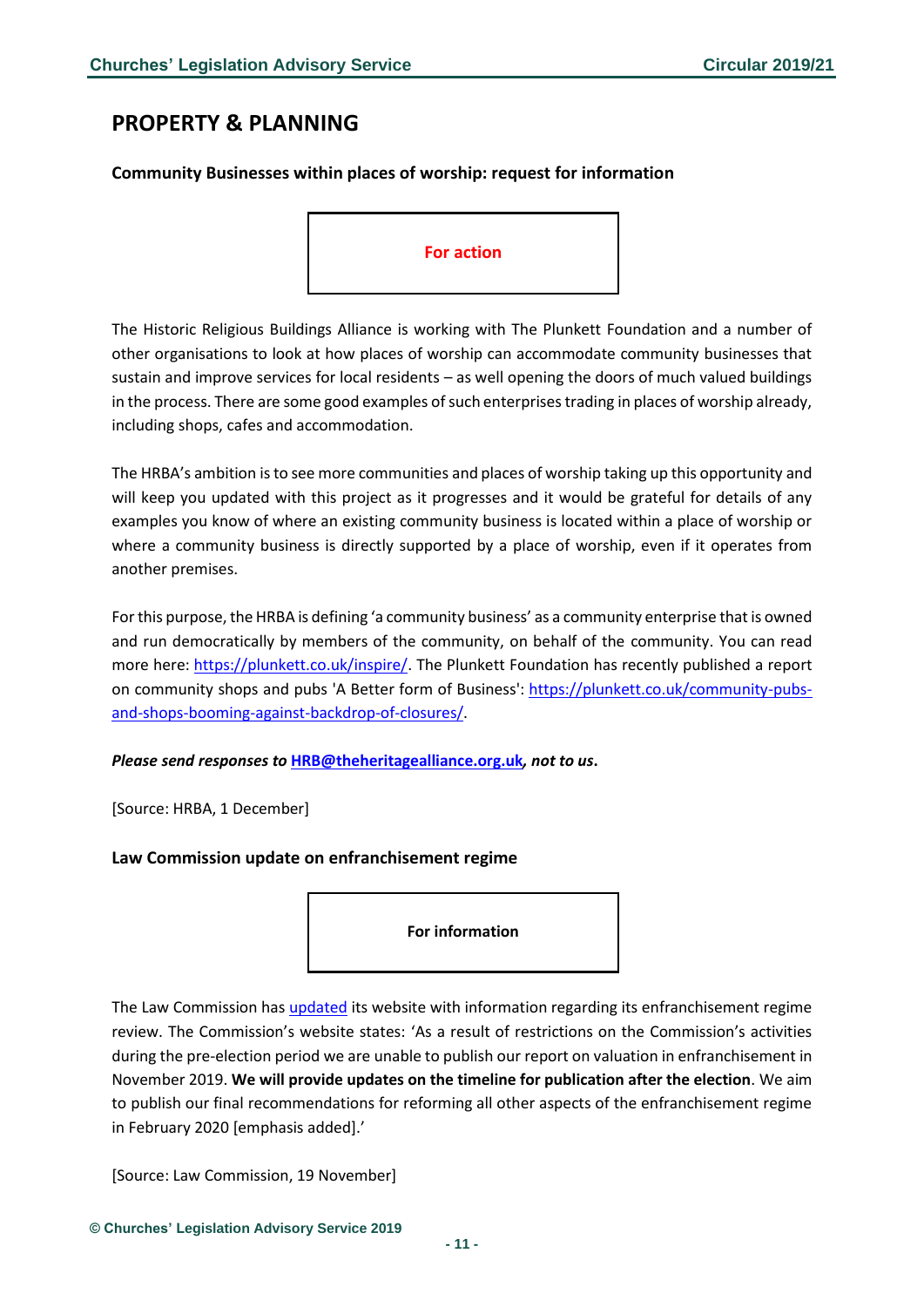# <span id="page-11-0"></span>**SAFEGUARDING**

### <span id="page-11-1"></span>**Government response to IICSA recommendation on abuse of trust**

The Ministry of Justice has **published** the Government's response to recommendation 3 of the Independent Inquiry into Child Sexual Abuse (IICSA) report of the 9 May 2019 *Anglican Church Case Studies: the Diocese of Chichester and the response to allegations against Peter Ball.*

Recommendation 3 suggests that Section 21 of the Sexual Offences Act 2003 should be amended so as to include clergy within the definition of a position of trust. This would criminalise (under ss.16-20) sexual activity between a cleric and a person aged 16 to 18 over whom the cleric exercises pastoral authority, involving the abuse of a position of trust.

[Source: Ministry of Justice, 4 November]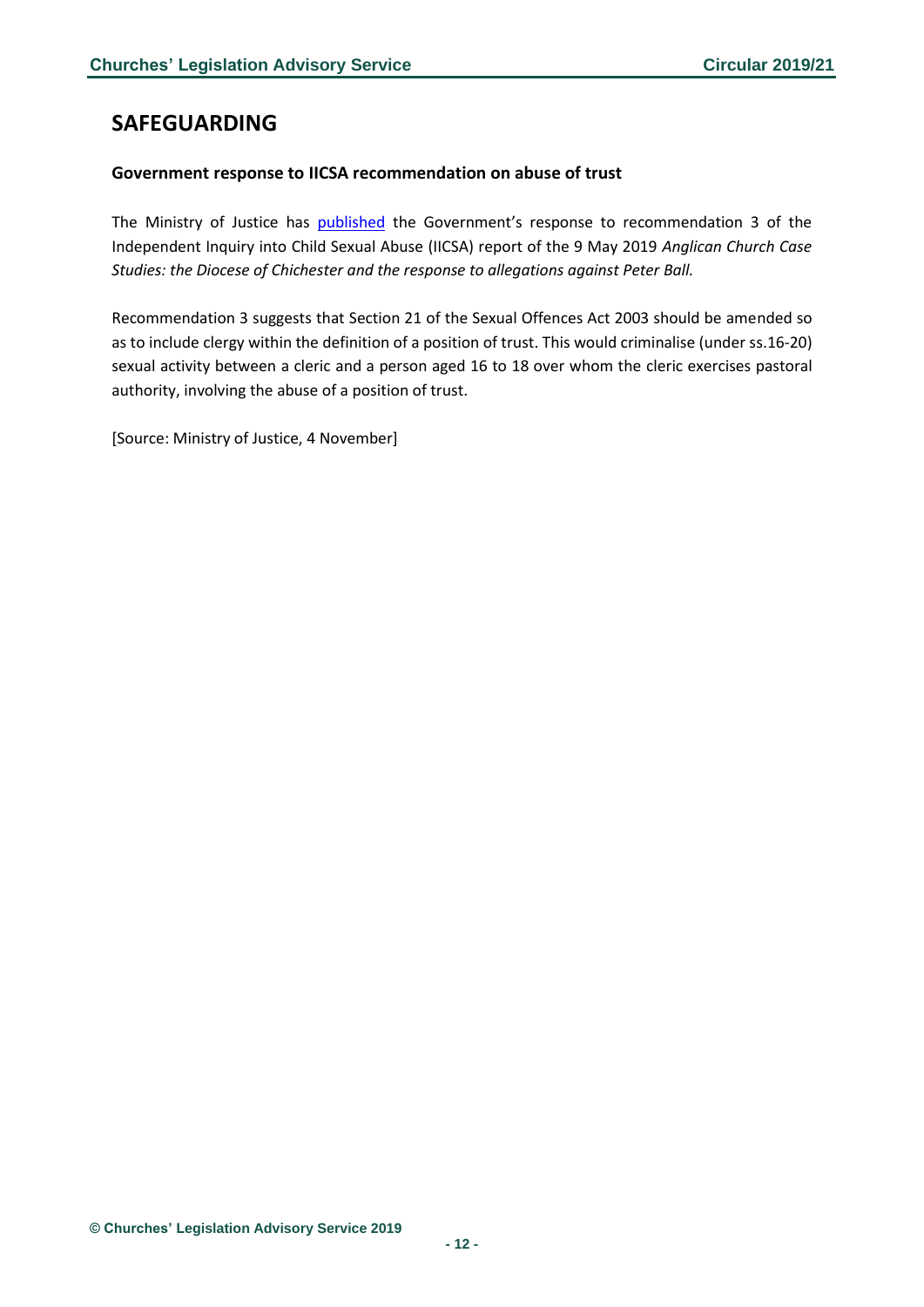# <span id="page-12-0"></span>**SCOTLAND**

### <span id="page-12-1"></span>**Scottish Government: permitted development rights**

#### **For information**

The Scottish Government has [published](https://consult.gov.scot/local-government-and-communities/reviewing-and-extending-pdr/) a consultation – closing **28 January 2020** – on the proposed Work Programme and associated Sustainability Appraisal report for reviewing and extending permitted development rights (PDR) under the Town and Country Planning (General Permitted [Development\) \(Scotland\) Order 1992.](https://www.legislation.gov.uk/uksi/1992/223/contents/made) The Scottish Government has identified 16 broad categories of development types for further consideration of potential changes to PDR:

| $\bullet$ | Digital<br>communications<br>infrastructure | $\bullet$ | Town centre<br>changes of use                        | $\bullet$ | Agricultural<br>development        | $\bullet$ | Micro-<br>renewables<br>(domestic and<br>non-domestic) |
|-----------|---------------------------------------------|-----------|------------------------------------------------------|-----------|------------------------------------|-----------|--------------------------------------------------------|
| $\bullet$ | Non-domestic<br>solar energy                | $\bullet$ | District heating<br>and supporting<br>infrastructure | $\bullet$ | Energy<br>storage<br>(nondomestic) | $\bullet$ | Energy storage<br>(domestic)                           |
| $\bullet$ | Development<br>relating to<br>active travel | $\bullet$ | Habitat pond<br>creation                             | $\bullet$ | Peatland<br>restoration            | $\bullet$ | Allotments and<br>community<br>growing schemes         |
| $\bullet$ | Householder                                 | $\bullet$ | Electric vehicle                                     |           | Defibrillator                      | ٠         | Snow sports.                                           |

cabinets

[Source: Scottish Government, 5 November]

developments

#### <span id="page-12-2"></span>**Scottish non-domestic rates relief statistics**

#### **For information**

The Scottish Government has [published](https://www2.gov.scot/Resource/0054/00548753.docx) statistics on non-domestic rates relief.

charging infrastructure

Three types of relief – Small Business Bonus Scheme (SBBS), Charity, and Empty Property – accounted for 92% of all reliefs awarded, and 79% of the total value of reliefs. Of the total value of reliefs awarded, 68% was accounted for by either SBBS (36%) or Charity relief (31%).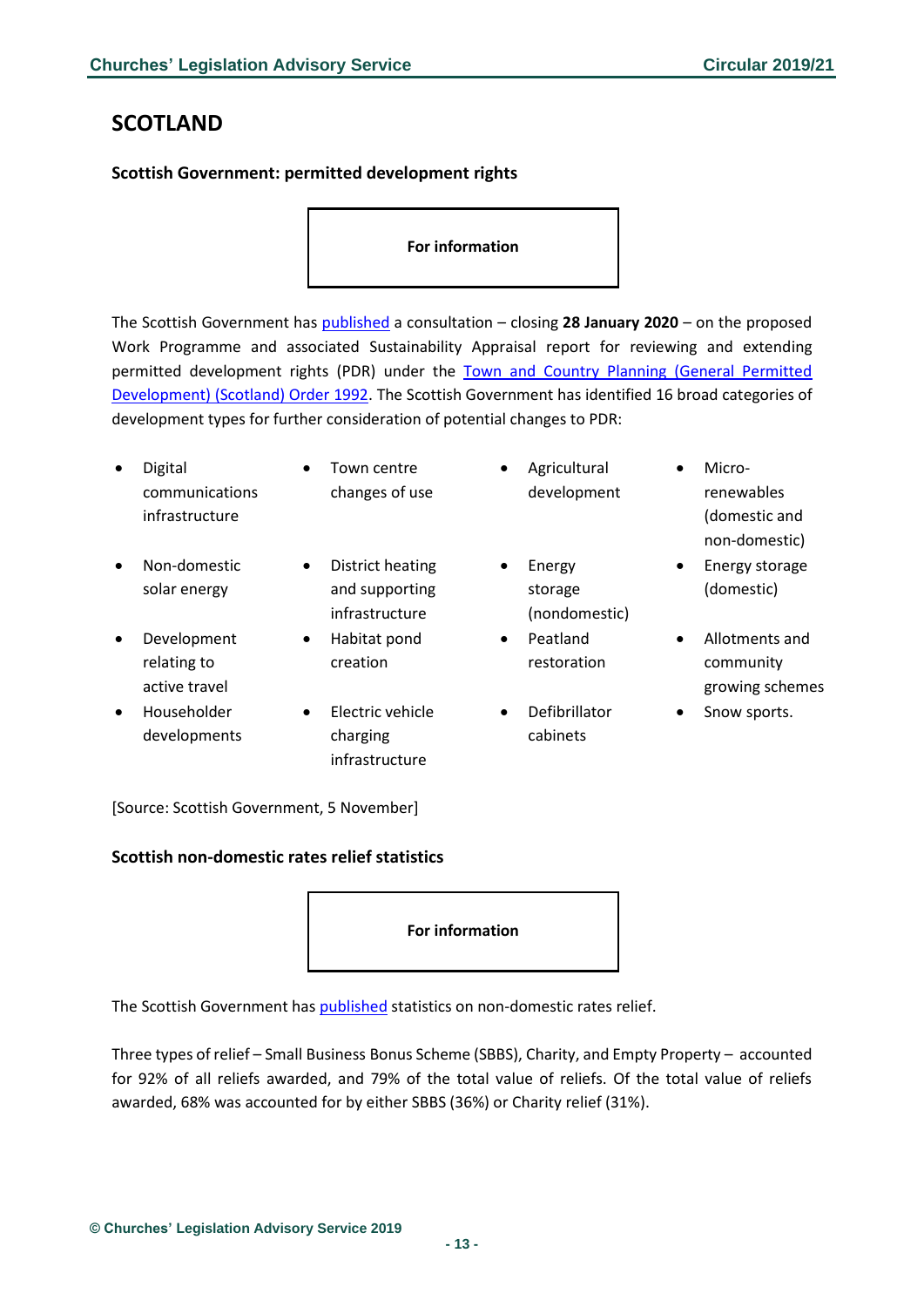Additionally, 71% of all reliefs awarded were for SBBS, and 12% were for Charity relief. SBBS relief had the highest value in both years, with a total value of £266.5m in 2019, followed by Charity relief (£232.4m) and Empty Property relief (£82.5m).

CLAS members may be interested to know that religious exemptions accounted for 2.8% of all reliefs awarded (a total of 4,760 – down on last year), with an overall relief value of £27.6m.

[Source: Scottish Government, 31 October]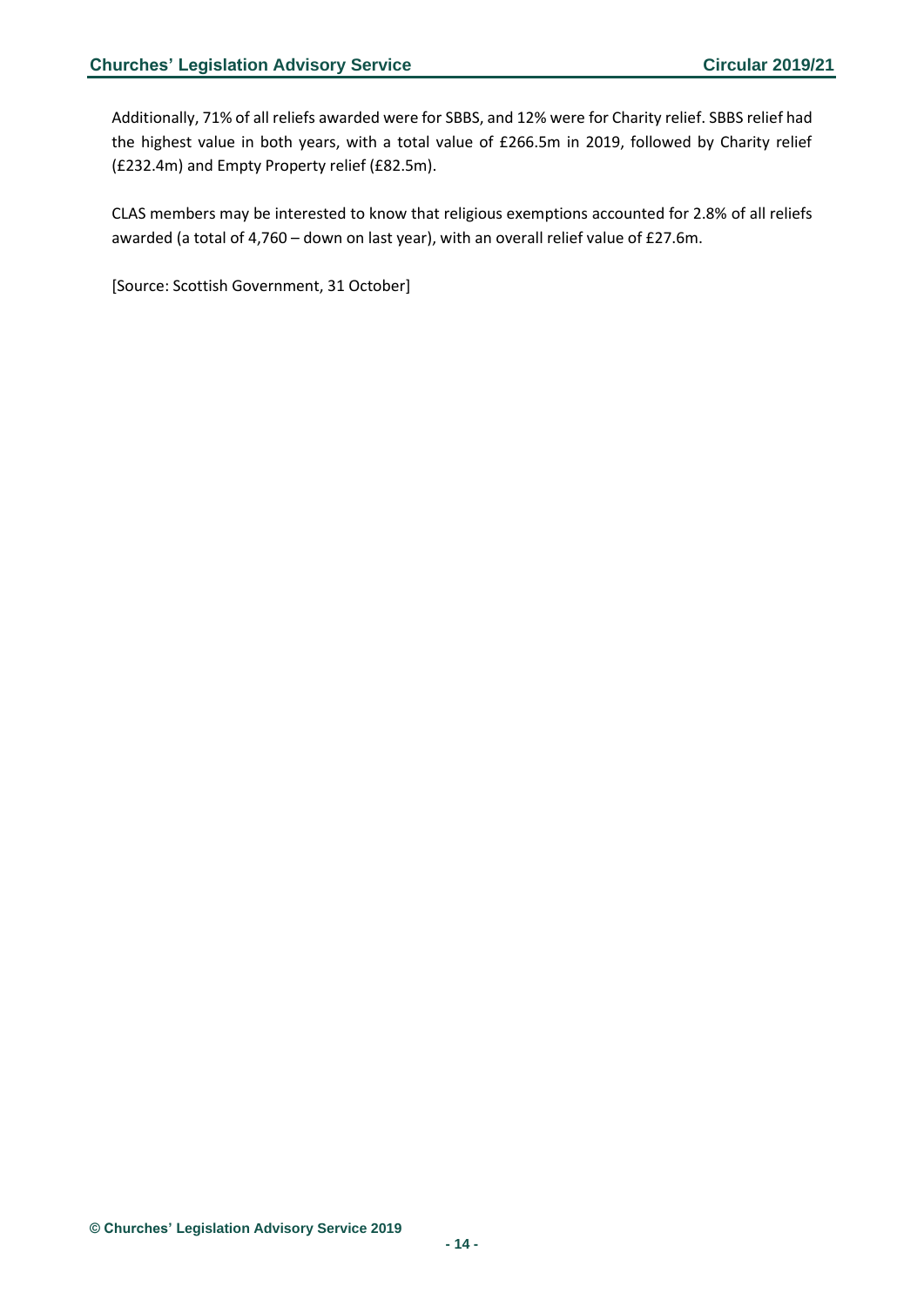# <span id="page-14-0"></span>**TAXATION**

<span id="page-14-1"></span>**Buildings and construction (VAT Notice 708)**

**For information**

HMRC ha[s updated](https://www.gov.uk/guidance/buildings-and-construction-vat-notice-708?utm_source=23cec6b5-8fed-40b5-8a7c-66e12db9956b&utm_medium=email&utm_campaign=govuk-notifications&utm_content=daily#history) guidance on buildings and construction (VAT Notice 708) sections 9.3.1 and 10.3, to clarify the meaning of a protected building. The guidance explains how to work out the VAT on building work and materials.

[Source: HMRC, 6 November]